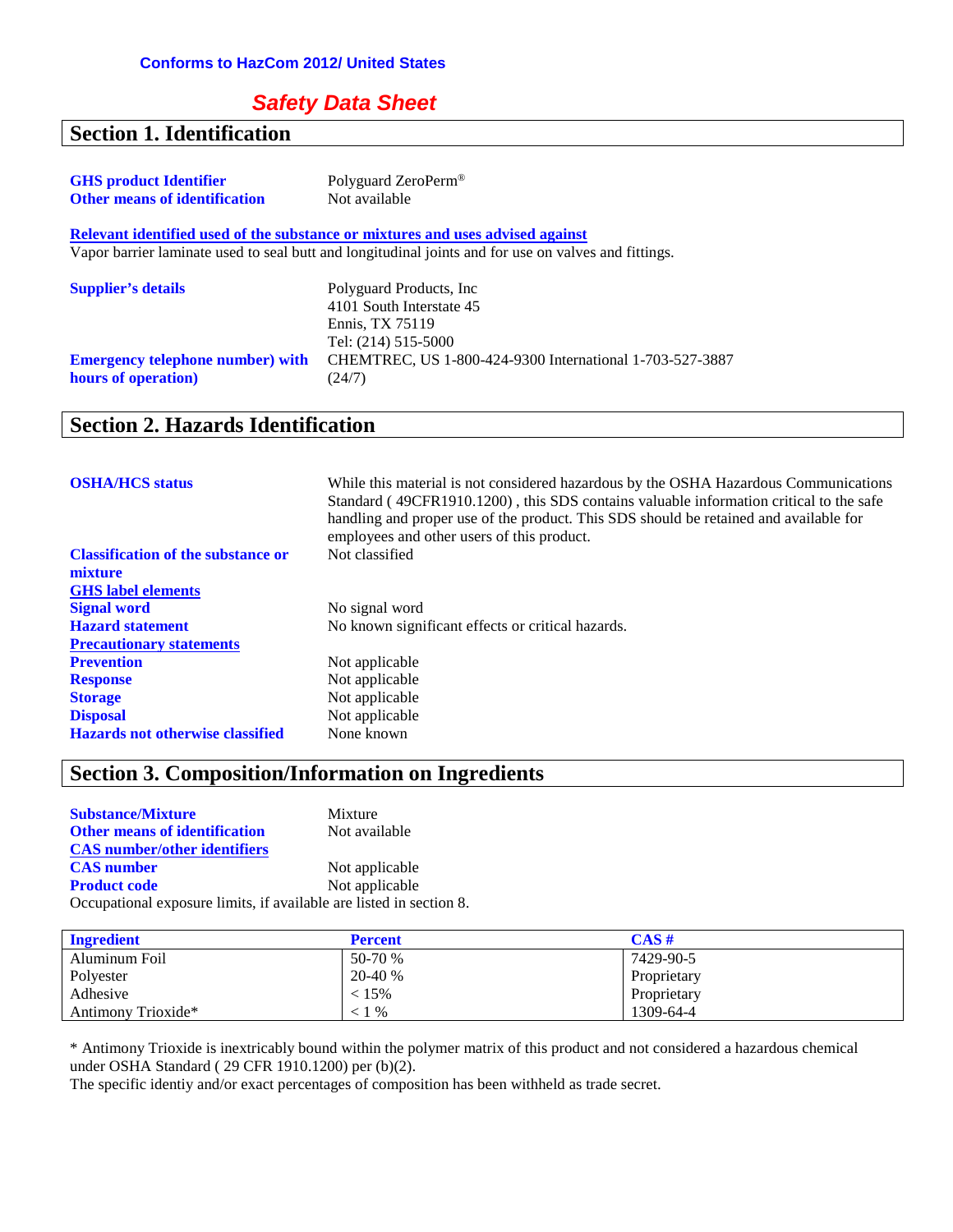## **Section 4. First Aid Measures**

| <b>Description of necessary first aid measures.</b> |  |  |  |
|-----------------------------------------------------|--|--|--|
|                                                     |  |  |  |

| <b>Eye contact</b>                                 | Immediately flush eyes with plenty of water, occasionally lifting the upper and lower<br>eyelids. Check for and remove any contact lenses. Get medical attention if symptoms |
|----------------------------------------------------|------------------------------------------------------------------------------------------------------------------------------------------------------------------------------|
|                                                    | occur.                                                                                                                                                                       |
| <b>Inhalation</b>                                  | Not likely to occur under normal use. Possible exposure to toxic fumes if burned.                                                                                            |
| <b>Skin contact</b>                                | Wash with soap and water. Get medical attention if symptoms occur.                                                                                                           |
| <b>Ingestion</b>                                   | Not likely to occur under normal use. Never give anything by mouth to an unconscious                                                                                         |
|                                                    | person. Get medical attention if symptoms appear.                                                                                                                            |
| Most important symptoms/effects, acute and delayed |                                                                                                                                                                              |
| <b>Potential acute health effects</b>              |                                                                                                                                                                              |
| <b>Eye contact</b>                                 | No known significant effects or critical hazards                                                                                                                             |
| <b>Inhalation</b>                                  | No known significant effects or critical hazards                                                                                                                             |
| <b>Skin contact</b>                                | No known significant effects or critical hazards                                                                                                                             |
| <b>Ingestion</b>                                   | No known significant effects or critical hazards                                                                                                                             |
| <b>Over-exposure signs/symptoms</b>                |                                                                                                                                                                              |
| <b>Eye contact</b>                                 | No known significant effects or critical hazards                                                                                                                             |
| <b>Inhalation</b>                                  | No known significant effects or critical hazards                                                                                                                             |
| <b>Skin contact</b>                                | No known significant effects or critical hazards                                                                                                                             |
| <b>Ingestion</b>                                   | No known significant effects or critical hazards                                                                                                                             |
|                                                    | Indication of immediate medical attention and special treatment needed, if necessary.                                                                                        |
| <b>Notes to physician:</b>                         | No specific treatment. Treat symptomatically. Contact poison treatment specialist                                                                                            |
|                                                    | immediately if large quantities have been ingested or inhaled.                                                                                                               |
| <b>Specific treatments</b>                         | No specific treatment                                                                                                                                                        |
| <b>Protection of first-aiders:</b>                 | No action shall be taken involving any personal risk or without suitable training.                                                                                           |

# **Section 5. Fire-Fighting Measures**

| <b>Extinguishing media</b>                           |                                                                                                                                                                          |
|------------------------------------------------------|--------------------------------------------------------------------------------------------------------------------------------------------------------------------------|
| <b>Suitable extinguishing media</b>                  | Use an extinguishing agent suitable for the surrounding fire.                                                                                                            |
| <b>Unsuitable extinguishing media</b>                | None known                                                                                                                                                               |
| <b>Specific hazards arising from the</b><br>chemical | No specific fire or explosion hazard.                                                                                                                                    |
| <b>Hazardous thermal decomposition</b>               | Decomposition products may include the following materials:                                                                                                              |
| <b>products</b>                                      | Carbon Dioxide                                                                                                                                                           |
|                                                      | Carbon Monoxide                                                                                                                                                          |
|                                                      | Sulfur oxides                                                                                                                                                            |
|                                                      | Low MW hydrocarbons                                                                                                                                                      |
| <b>Special protective equipment</b>                  | Fire-fighters should wear appropriate protective equipment and self-contained breathing<br>apparatus (SCBA) with a full-face piece operated in a positive pressure mode. |
| <b>Special protective actions for fire</b>           | No special protection is required.                                                                                                                                       |
| <b>fighters</b>                                      |                                                                                                                                                                          |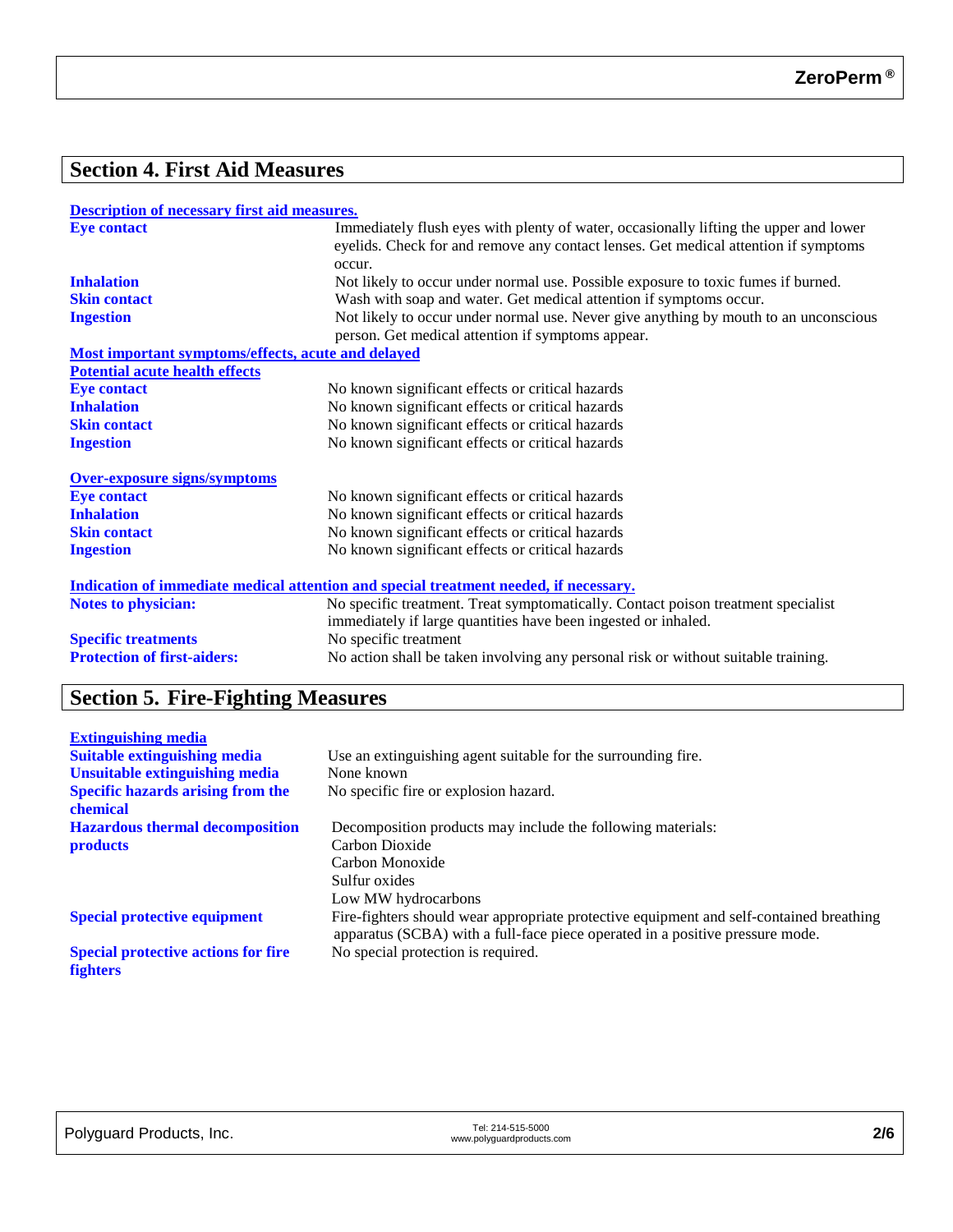#### **Section 6. Accidental Release Measures**

| <b>Personal precautions, protective equipment and emergency procedures.</b> |                                                                                                |  |  |
|-----------------------------------------------------------------------------|------------------------------------------------------------------------------------------------|--|--|
| For non emergency personal                                                  | Put on appropriate personal protective equipment.                                              |  |  |
| For emergency responders                                                    | If specialized clothing is required to deal with the spillage, take note of any information in |  |  |
|                                                                             | Section 8 on suitable and unsuitable materials.                                                |  |  |
| <b>Enviromental precautions</b>                                             | Not applicable                                                                                 |  |  |
| Methods and materials for containment and cleaning up                       |                                                                                                |  |  |
| <b>Spill</b>                                                                | Due to the physical state of this material, spills are not possible.                           |  |  |

# **Section 7. Handling and Storage**

#### **Precautions for safe handling**

| Put on appropriate personal protective equipment (see Section 8)                              |
|-----------------------------------------------------------------------------------------------|
| Eating, drinking and smoking should be prohibited in areas where material is handled,         |
| stored and processed. Workers should wash hands and face before eating, drinking and          |
| smoking. Remove contaminated clothing and protective equipment before entering eating         |
| areas. See section 8 for additional information on hygiene measures.                          |
| Store in accordance with local regulations. Store in original container protected from direct |
| sunlight in a dry cool and well-ventilated area away from incompatible materials (see         |
| section 10) and food and drink. Keep container tightly closed and sealed until ready to use.  |
| Do not store in unlabeled containers.                                                         |
|                                                                                               |

## **Section 8. Exposure Controls/Personal Protection**

| <b>Control parameters</b>               |                                                                                                                                                                                                                                                               |
|-----------------------------------------|---------------------------------------------------------------------------------------------------------------------------------------------------------------------------------------------------------------------------------------------------------------|
| <b>Occupational exposure limits</b>     | None                                                                                                                                                                                                                                                          |
| <b>Appropriate engineering controls</b> | No special ventilation requirements. Good ventilation should be sufficient to control<br>worker exposure to airborne contaminats.                                                                                                                             |
| <b>Environmental exposure controls</b>  | Emissions from ventilation or work process equipment should be checked to ensure they<br>comply with the requirements of environmental protection legislation.                                                                                                |
| <b>Hygiene measure</b>                  | Wash hands, forearms and face thoroughly after handling chemical products, before<br>eating, smoking, and using the lavatory and at the end of the working period. Ensure that<br>eyewash stations and safety showers are close to the work station location. |
| <b>Eye/face protection</b>              | Safety eyewear complying with an approved standard should be used when risk assessment<br>indicates this is necessary to avoid exposure to liquid splashes, mists, gases and dusts.                                                                           |
| <b>Skin Protection</b>                  |                                                                                                                                                                                                                                                               |
| <b>Hand protection</b>                  | Chemical-resistant, imprevious gloves complying with an approved standard should be<br>worn at all times when handling chemical products if a risk assessment indicates this is<br>necessary.                                                                 |
| <b>Body protection</b>                  | Personal protective equipment for the body should be selected based on the task being<br>preformed and the risks involved and should be approved by a specialist before handling<br>this product.                                                             |
| <b>Other skin protection</b>            | Appropriate footwear and any additional skin protection measures should be selected<br>based on the task being preformed and the risks involved and should be approved by a<br>specialist before handling this product.                                       |
| <b>Respiratory protection</b>           | No respiratory protection required for use with this product.                                                                                                                                                                                                 |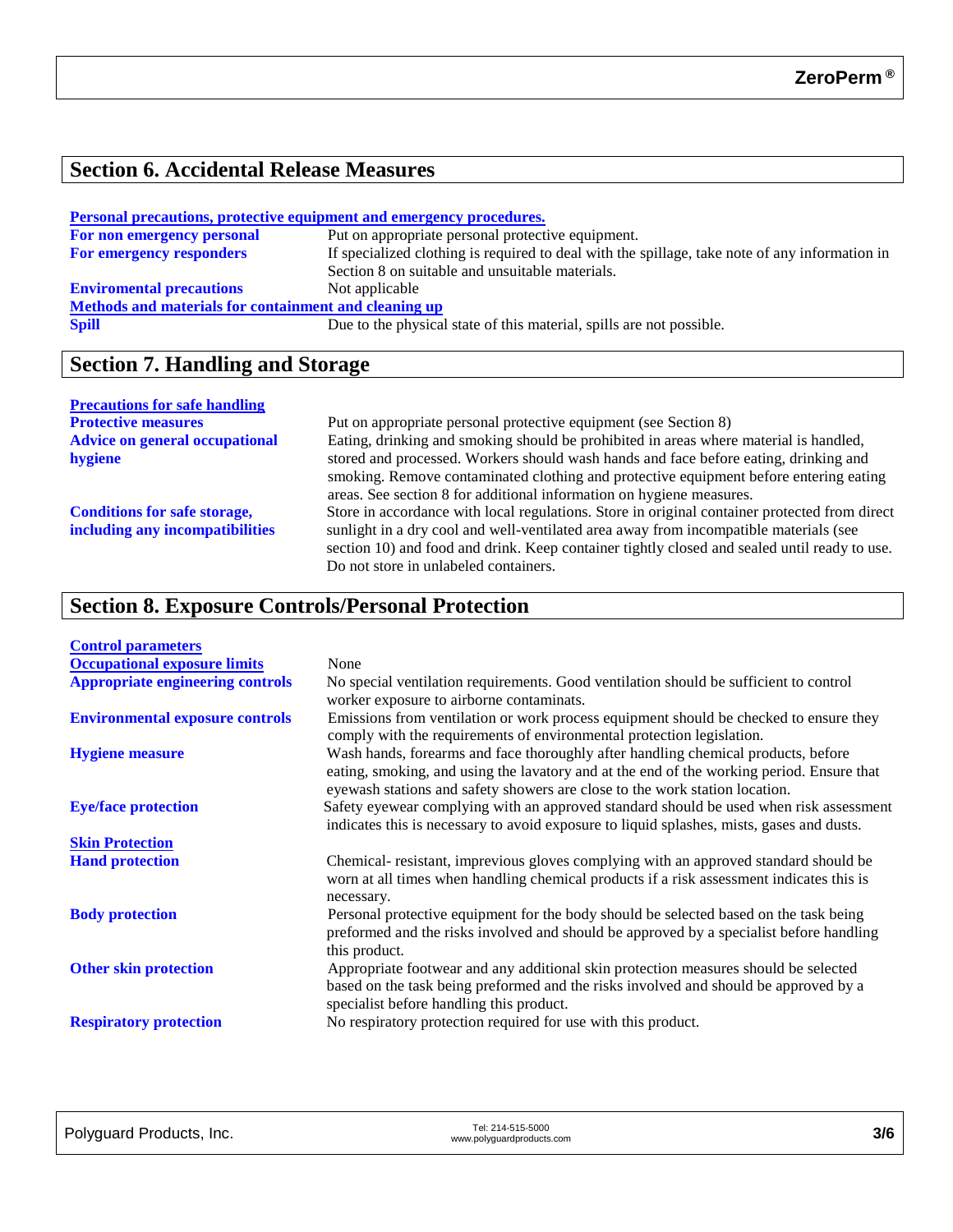# **9. Physical and Chemical Properties**

| <b>Appearance</b>                |                    |
|----------------------------------|--------------------|
| <b>Physical state</b>            | Solid              |
| <b>Color</b>                     | Silver             |
| <b>Odor</b>                      | none               |
| <b>Odor threshold</b>            | Not available      |
| pH                               | Not applicable     |
| <b>Melting point</b>             | Not available      |
| <b>Boiling point</b>             | Not available      |
| <b>Flash Point</b>               | Not determined     |
| <b>Burning time</b>              | Not determined     |
| <b>Burning rate</b>              | Not determined     |
| <b>Evaporation rate:</b>         | Not applicable     |
| <b>Flammability (solid, gas)</b> | Not applicable     |
| Lower & upper explosive          | Not applicable     |
| (flammable) limits               |                    |
| <b>Vapor density</b>             | Not applicable     |
| <b>Vapor pressure</b>            | Not applicable     |
| <b>Relative density</b>          | 1.09               |
| <b>Solubility</b>                | Insoluble in water |
| <b>Partition coefficient: n-</b> | Not available      |
| octanol/water                    |                    |
| <b>Auto-ignition temperature</b> | Not applicable     |
| <b>Decomposition temperature</b> | Not applicable     |
| <b>SADT</b>                      | Not applicable     |
| <b>Viscosity</b>                 | Not applicable     |
| <b>VOC</b>                       | 0 g/l              |

# **Section 10. Stability and Reactivity**

| <b>Reactivity</b>               | No specific test data related to reactivity available for this product or its ingredients. |
|---------------------------------|--------------------------------------------------------------------------------------------|
| <b>Chemical stability</b>       | This product is stable.                                                                    |
| <b>Possibility of hazardous</b> | Under normal conditions of storage and use, hazardous decomposition products should not be |
| <b>reactions</b>                | produced.                                                                                  |
| <b>Conditions to avoid:</b>     | No specific data.                                                                          |
| <b>Incompatible materials</b>   | Reactive or incompatible with the following materials: Oxidizing materials                 |
| <b>Hazardous decomposition</b>  | Under normal conditions of storage and use, hazardous decomposition products should not be |
| <b>products</b>                 | produced.                                                                                  |

# **Section 11. Toxicological Information**

| <b>Information on toxicological effects</b> |                            |  |
|---------------------------------------------|----------------------------|--|
| <b>Acute toxicity</b>                       | There is no data available |  |
| <b>Irritation/Corrosion</b>                 |                            |  |
| <b>Skin</b>                                 | There is no data available |  |
| <b>Eyes</b>                                 | There is no data available |  |
| <b>Respiratory</b>                          | There is no data available |  |
| <b>Sensitization</b>                        |                            |  |
| <b>Skin</b>                                 | There is no data available |  |
| <b>Respiratory</b>                          | There is no data available |  |
| <b>Mutagenicity</b>                         | There is no data available |  |
| <b>Carcinogenicity</b>                      | There is no data available |  |
|                                             |                            |  |

Tel: 214-515-5000<br>www.polyguard Products, Inc. Tel: 214-515-5000 Tel: 214-515-5000<br>www.polyguardproducts.com **4/6**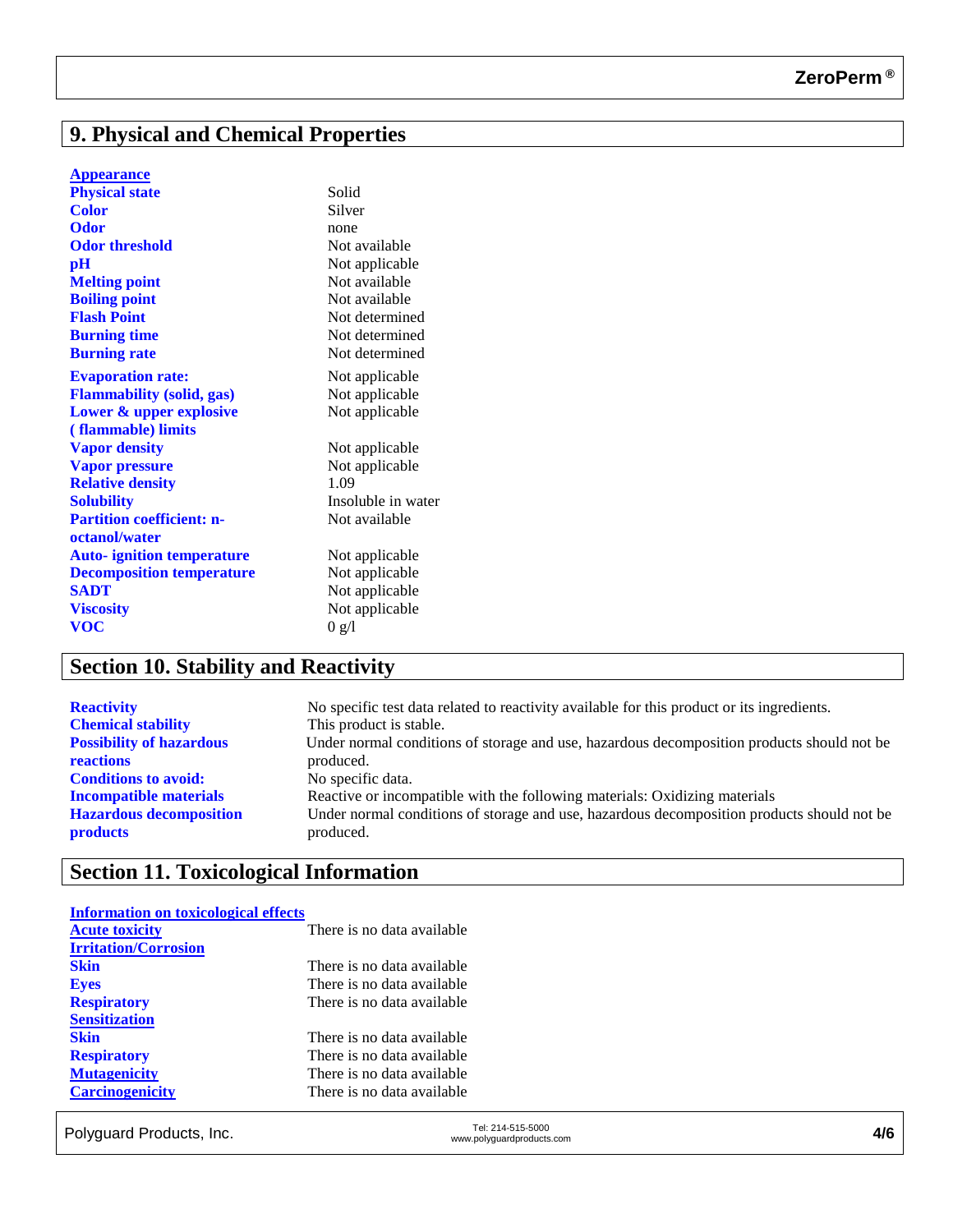# **Section 11. Toxicological Information**

| <b>Reproductive toxicity</b>                                                 | There is no data available                                                          |  |  |
|------------------------------------------------------------------------------|-------------------------------------------------------------------------------------|--|--|
| <b>Specific target organ toxicity</b>                                        | There is no data available                                                          |  |  |
| (single exposure)                                                            |                                                                                     |  |  |
| <b>Specific target organ toxicity</b>                                        | There is no data available                                                          |  |  |
| (repeated exposure)                                                          |                                                                                     |  |  |
| <b>Aspiration hazard</b>                                                     | There is no data available                                                          |  |  |
| <b>Information on the likely routes</b>                                      | Routes of entry anticipated: dermal                                                 |  |  |
| of exposure                                                                  | Routes of entry not anticipated: Oral, inhalation, ingestion                        |  |  |
| <b>Potential acute health effects</b>                                        |                                                                                     |  |  |
| <b>Eye contact</b>                                                           | No known significant effects or critical hazards                                    |  |  |
| <b>Inhalation</b>                                                            | No known significant effects or critical hazards                                    |  |  |
| <b>Skin contact</b>                                                          | No known significant effects or critical hazards                                    |  |  |
| <b>Ingestion</b>                                                             | No known significant effects or critical hazards                                    |  |  |
| Symptoms related to the physical, chemical and toxicological characteristics |                                                                                     |  |  |
| <b>Eye contact</b>                                                           | No known significant effects or critical hazards                                    |  |  |
| <b>Inhalation</b>                                                            | No known significant effects or critical hazards                                    |  |  |
| <b>Skin contact</b>                                                          | No known significant effects or critical hazards                                    |  |  |
| <b>Ingestion</b>                                                             | No known significant effects or critical hazards                                    |  |  |
|                                                                              | Delayed and immediate effects and chronic effects from short and long term exposure |  |  |
| <b>Short term exposure</b>                                                   |                                                                                     |  |  |
| <b>Potential immediate effects</b>                                           | No known significant effects or critical hazards                                    |  |  |
| <b>Potential delayed effects</b>                                             | No known significant effects or critical hazards                                    |  |  |
| <b>Long term exposure</b>                                                    |                                                                                     |  |  |
| <b>Potential immediate effects</b>                                           | No known significant effects or critical hazards                                    |  |  |
| <b>Potential delayed effects</b>                                             | No known significant effects or critical hazards                                    |  |  |
| <b>Potential chronic health effects</b>                                      |                                                                                     |  |  |
| <b>General</b>                                                               | No known significant effects or critical hazards                                    |  |  |
| <b>Carcinogenicity</b>                                                       | No known significant effects or critical hazards                                    |  |  |
| <b>Mutagenicity</b>                                                          | No known significant effects or critical hazards                                    |  |  |
| <b>Teratogenicity</b>                                                        | No known significant effects or critical hazards                                    |  |  |
| <b>Developmental effects</b>                                                 | No known significant effects or critical hazards                                    |  |  |
| <b>Fertility effects</b>                                                     | No known significant effects or critical hazards                                    |  |  |
| <b>Target organs</b>                                                         | No known significant effects or critical hazards                                    |  |  |
|                                                                              |                                                                                     |  |  |
| <b>Numerical measures of toxicity</b>                                        |                                                                                     |  |  |
| <b>Acute toxicity estimates</b>                                              | There is no data available                                                          |  |  |

# **Section 12. Ecological Information**

| <b>Toxicity</b>                         | There is no data available                       |
|-----------------------------------------|--------------------------------------------------|
| <b>Persistence and degradability</b>    | There is no data available                       |
| <b>Bioaccumulative potential</b>        | There is no data available                       |
| <b>Mobility in soil</b>                 |                                                  |
| <b>Soil/water partition coefficient</b> | Not applicable                                   |
| (Koc)                                   |                                                  |
| <b>Other adverse effects</b>            | No known significant effects or critical hazards |
|                                         |                                                  |

| Polyguard Products, Inc. | Tel: 214-515-5000         | 5/6 |
|--------------------------|---------------------------|-----|
|                          | www.polyguardproducts.com |     |